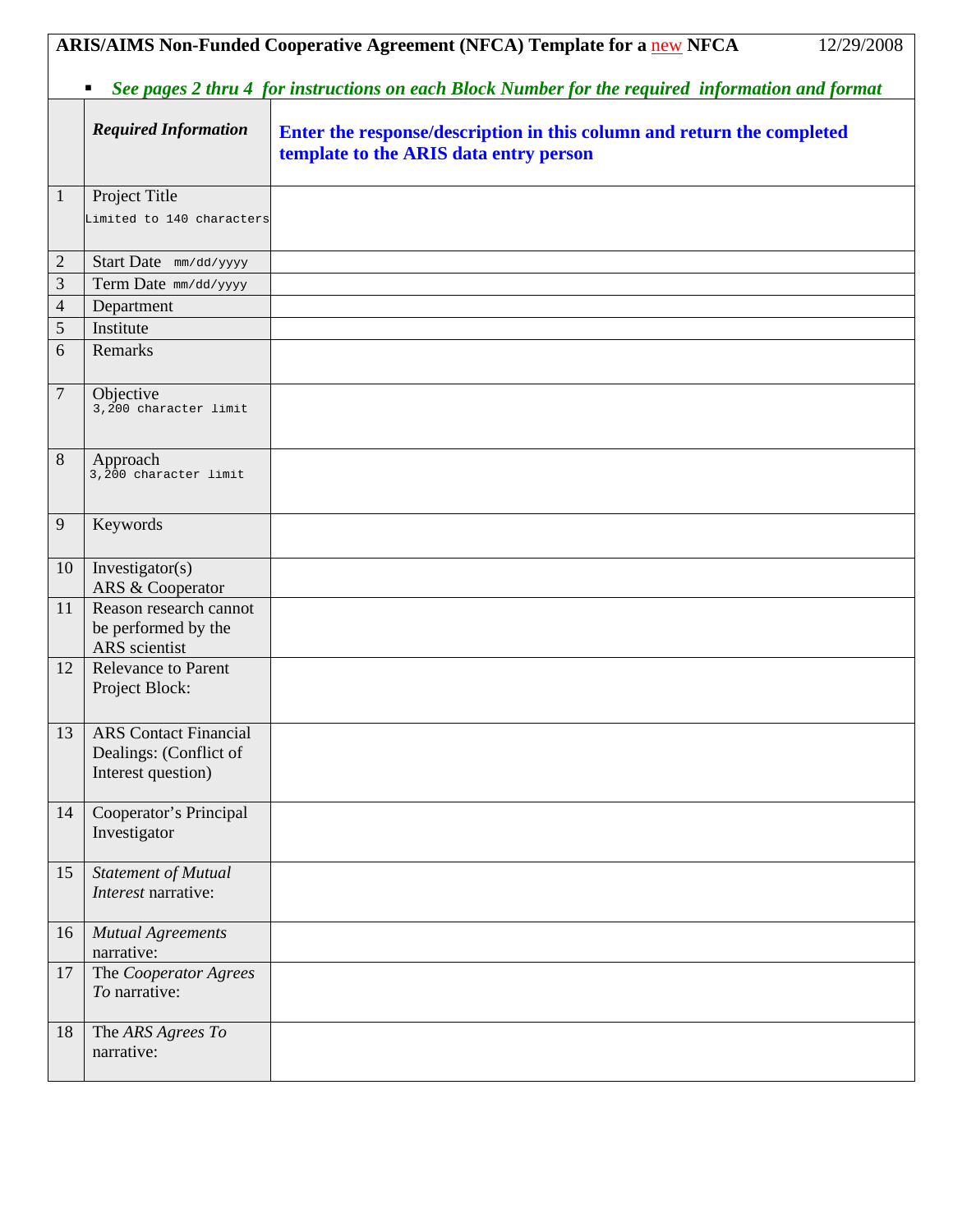*Instructions for completing each Block Number for the template on page 1, which is the required information and format for data entry into the streamlined, single entry ARIS/AIMS system* 

|                         | ARIS/AIMS Non-Funded Cooperative Agreement (NFCA) for a new NFCA<br>12/29/2008                                                                                                                                                                                                                                                                                                                                                                                                                                                                                                                                               |
|-------------------------|------------------------------------------------------------------------------------------------------------------------------------------------------------------------------------------------------------------------------------------------------------------------------------------------------------------------------------------------------------------------------------------------------------------------------------------------------------------------------------------------------------------------------------------------------------------------------------------------------------------------------|
|                         | ARIS part of the entry: Items 1-13 will create the 416/417 portion for Line Management review and approval<br>(including the Office of National Programs/National Program Leaders)<br>AIMS part of the entry: Items 14-18 will create the AIMS, which is the official agreement that will be<br>submitted to the Cooperating institution once the 416/417 is approved by ARS line managers                                                                                                                                                                                                                                   |
|                         | Description, format, limitations, and/or examples for each item                                                                                                                                                                                                                                                                                                                                                                                                                                                                                                                                                              |
| $\mathbf{1}$            | Project Title: Limited to 140 characters                                                                                                                                                                                                                                                                                                                                                                                                                                                                                                                                                                                     |
| $\overline{2}$          | Start Date: mm/dd/yyyy                                                                                                                                                                                                                                                                                                                                                                                                                                                                                                                                                                                                       |
| $\overline{\mathbf{3}}$ | Term Date: mm/dd/yyyy (60 months/five year maximum)                                                                                                                                                                                                                                                                                                                                                                                                                                                                                                                                                                          |
| $\overline{\mathbf{4}}$ | Department:                                                                                                                                                                                                                                                                                                                                                                                                                                                                                                                                                                                                                  |
|                         | Department name within the University (Agronomy, Plant Pathology, Animal Science)                                                                                                                                                                                                                                                                                                                                                                                                                                                                                                                                            |
|                         | <b>NOTE:</b> The Department entry never applies to ARS or the research units within a Location.                                                                                                                                                                                                                                                                                                                                                                                                                                                                                                                              |
| 5                       | Institute:                                                                                                                                                                                                                                                                                                                                                                                                                                                                                                                                                                                                                   |
|                         | Name of the University or Organization (Colorado State University, Institute for Genomic Research, etc.)                                                                                                                                                                                                                                                                                                                                                                                                                                                                                                                     |
|                         | <b>NOTE:</b> The Institute entry should never list ARS.                                                                                                                                                                                                                                                                                                                                                                                                                                                                                                                                                                      |
| 6                       | Remarks: Establish new NFCA.                                                                                                                                                                                                                                                                                                                                                                                                                                                                                                                                                                                                 |
| 7                       | Objective: 3,200 character limit. The Objective is written one time only; it is entered into the 416; it will migrate to<br>the AIMS Statement of Work (SOW) portion of the NFCA. It is not necessary to write two separate Objective<br>statements; example is shown below.                                                                                                                                                                                                                                                                                                                                                 |
|                         | Develop a beef cow-calf production system using improved cultivars of grasses and legumes for irrigated pasture<br>application that allows for extended high carrying capacity grazing facilitating the possibility of calving on a<br>quarterly basis instead of once yearly; 2) evaluate livestock preference of pasture legumes and grasses and relative<br>animal performance; and 3) use livestock grazing pressure as a selection tool to breed for persistence of birdsfoot<br>trefoil, alfalfa, tall fescue, timothy, and meadow brome.                                                                              |
| 8                       | Approach: 3,200 character limit. The Approach is written one time only; it is entered into the 416; it will migrate to<br>the AIMS Statement of Work (SOW) portion of the NFCA. It is not necessary to write two separate Approach<br>statements; example is shown below.                                                                                                                                                                                                                                                                                                                                                    |
|                         | Improved germplasm from ongoing ARS programs and breeding populations under investigation will be established<br>in small and large scale research plots. Large scale plots will be used to determine animal performance, carrying<br>capacity and species preference based on weight gain and time spent grazing each species. Small plots will be grazed<br>to determine animal preference among plant genotypes and relative persistence among plant genotypes under heavy<br>grazing. Livestock preference, dry matter production and plant persistence under grazing will be utilized in plant<br>improvement programs. |
| 9                       | Keywords. Single keywords are entered on individual lines; phrases are entered on a separate line for each.                                                                                                                                                                                                                                                                                                                                                                                                                                                                                                                  |
|                         | <b>Examples of single keywords:</b><br><b>Examples of phrases:</b>                                                                                                                                                                                                                                                                                                                                                                                                                                                                                                                                                           |
|                         | Water<br><b>Irrigated Pastures</b>                                                                                                                                                                                                                                                                                                                                                                                                                                                                                                                                                                                           |
|                         | <b>Grass Cultivar Improvement</b><br>Legume                                                                                                                                                                                                                                                                                                                                                                                                                                                                                                                                                                                  |
|                         | Rangelands<br><b>Integrated Pest Management</b>                                                                                                                                                                                                                                                                                                                                                                                                                                                                                                                                                                              |
|                         | <b>Grasslands</b><br><b>Water Quality</b>                                                                                                                                                                                                                                                                                                                                                                                                                                                                                                                                                                                    |
|                         | Soil Carbon<br><b>Nutrients</b>                                                                                                                                                                                                                                                                                                                                                                                                                                                                                                                                                                                              |
| <b>10</b>               | Investigator (ARS & Cooperator):                                                                                                                                                                                                                                                                                                                                                                                                                                                                                                                                                                                             |
|                         | List each ARS SY participating in the research project; SY time always $= 0.00$                                                                                                                                                                                                                                                                                                                                                                                                                                                                                                                                              |
|                         | The Cooperator's PI can also be listed, but do not show the name of the University.                                                                                                                                                                                                                                                                                                                                                                                                                                                                                                                                          |
| <b>11</b>               | Reason research cannot be performed by the ARS scientist.                                                                                                                                                                                                                                                                                                                                                                                                                                                                                                                                                                    |
|                         |                                                                                                                                                                                                                                                                                                                                                                                                                                                                                                                                                                                                                              |
|                         | ARS staff does not have the expertise for analyzing potential molecular targets that may be used to genetically or<br>chemically manipulate leafy spurge growth and development. NDSU scientist has expertise in genetics and<br>modifying growth using plant growth regulators. ARS scientist has expertise in genomics, molecular biology, and<br>ecological factors affecting leafy spurge growth and development.                                                                                                                                                                                                        |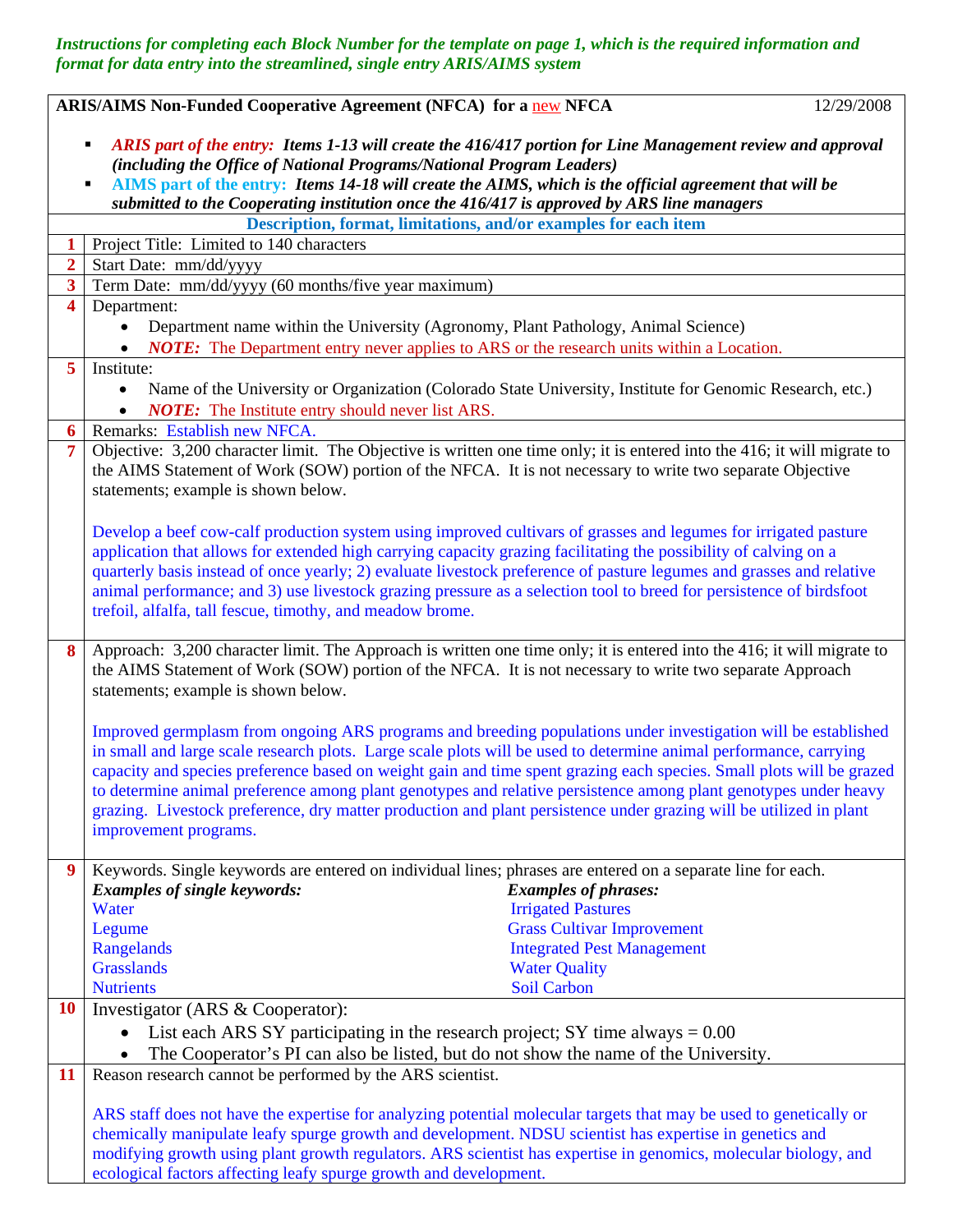| 12 | Relevance to Parent Project Block. Explain how funding this SCA will benefit and support the related in-house/parent D project                                                                                 |
|----|----------------------------------------------------------------------------------------------------------------------------------------------------------------------------------------------------------------|
|    | and mission of the Unit.                                                                                                                                                                                       |
|    | Example 1: This NFCA will support the parent project by (1) identifying signaling pathways regulating seed and bud<br>п                                                                                        |
|    | dormancy; and (2) determining the function of individual genes involved in bud and seed growth and development.                                                                                                |
|    | Research accomplishments will benefit the parent project and mission in helping to devise new integrated pest<br>management strategies for controlling noxious weeds, such as leafy spurge and Canada thistle. |
|    | Example 2: This research will complement the parent project with new, large-scale rangeland information. Several                                                                                               |
|    | grazing treatments will be analyzed using optical imagery to determine effects on rangeland biomass and quality.                                                                                               |
|    | Results will be integrated with the parent project to improve rangeland monitoring and economic assessment.                                                                                                    |
|    | Example 3: Relates to parent project subobjective 3c, Perform SWAT simulations to determine the off-site impacts of                                                                                            |
|    | USDA conservation practices for the coterminous U.S. (the CEAP National Assessment) and subobjective 3d, Utilize                                                                                               |
|    | remotely sensed data for use in the comparison of measured and simulated data to determine the effects of land                                                                                                 |
|    | management practices.                                                                                                                                                                                          |
| 13 | ARS Contact Financial Dealings (Conflict of Interest question). Yes or No response is required to this question                                                                                                |
|    | Do you, or any full-time resident of your household, have any activity or financial interest (dealings) with the Cooperating                                                                                   |
|    | Institute who will be funded by this SCA? If Yes, provide explanation/details.                                                                                                                                 |
| 14 | Cooperator's Principal Investigator. Provide the following for the Cooperator's Principal Investigator:                                                                                                        |
|    | Full Name (Last, First, MI)                                                                                                                                                                                    |
|    | Mailing Address, including City, ST/Country, Zip or Postal Code                                                                                                                                                |
| 15 | Statement of Mutual Interest narrative. Entered into the Forms/Agreement Info (AIMS)/Forms/SOW                                                                                                                 |
|    | Section of the AIMS component. Blue = canned/standard language; Red = revise per the agreement                                                                                                                 |
|    |                                                                                                                                                                                                                |
|    | Example: Both parties of this agreement are involved with independent research on the physiological and behavioral                                                                                             |
|    | responses of insects to environmental cues and chemicals. The parties agree that meeting the objectives of this                                                                                                |
|    | project will serve to strengthen and enhance the research programs of both entities by furthering the understanding of                                                                                         |
|    | the physiological and behavioral consequences of exposing dipteran insects, such as primary and secondary                                                                                                      |
|    | screwworms and house flies, to cold stress. It is the intention of the parties to this Agreement that the research work                                                                                        |
|    | shall affirm their mutual interest in cooperative research programs and exchanges and shall be for their mutual                                                                                                |
|    | benefit and the benefit of the people of the United States. This NFCA supports research conducted under the                                                                                                    |
|    | following National Program(s): NP304/Crop Production and Quarantine                                                                                                                                            |
| 16 |                                                                                                                                                                                                                |
|    | Mutual Agreements: Numbers 1-5 are pre-programmed and default into the Statement of Work based upon                                                                                                            |
|    | data entered elsewhere in the ARIS/AIMS system. Numbers 6-10 are canned language and can be                                                                                                                    |
|    | copied/pasted into the AIMS Mutual Agreements block.                                                                                                                                                           |
|    |                                                                                                                                                                                                                |
|    | 6. ARS employees may not intervene in the employer-employee relationship between the Cooperator and its                                                                                                        |
|    | employees. In addition, ARS may not act so as to hire or otherwise engage in the personnel management of the                                                                                                   |
|    | Cooperator's employees.                                                                                                                                                                                        |
|    | 7. Work performed under this agreement will be done in ARS and University facilities. The Cooperator's personnel                                                                                               |
|    | are authorized to work in ARS facilities and laboratories pursuant to the Rules of the Workplace listed in the General                                                                                         |
|    | Provisions. All Cooperator personnel working on this project in ARS facilities shall complete ARS mandated safety                                                                                              |
|    | training and complete an Emergency Contact Form, which will be kept in the agreement file, when utilizing ARS                                                                                                  |
|    | facilities in (insert the City, State).                                                                                                                                                                        |
|    | 8. The Cooperator's personnel will conduct work during normal business hours, but on occasion may need access to                                                                                               |
|    | ARS facilities during non-business hours.                                                                                                                                                                      |
|    | 9. The Cooperator's personnel are NOT authorized to operate government owned vehicles. The Cooperator's                                                                                                        |
|    | personnel are authorized to be passengers/riders in motor vehicles owned and operated by ARS personnel.                                                                                                        |
|    | 10. ARS and the Cooperator will work closely to assure the publications resulting from the research conducted                                                                                                  |
|    | under this cooperative agreement are submitted to the ARS ADODR.                                                                                                                                               |
| 17 | The Cooperator Agrees To narrative. Black print = required/canned language; Blue print = science/research                                                                                                      |
|    | details.                                                                                                                                                                                                       |
|    | 1. Work closely with ARS in planning and conducting the research outlined herein.                                                                                                                              |
|    | 2. To be responsible and accountable for the performance and conduct of all Cooperator employees assigned to the                                                                                               |
|    | project. ARS does not have authority to supervise Cooperator employees or engage in the employer/employee                                                                                                      |
|    | relationship of the Cooperator.                                                                                                                                                                                |
|    | 3 thru X. Insert the University/Cooperator part of the research project here. There is no limit on the number of                                                                                               |
|    | research related items that can be entered.                                                                                                                                                                    |
|    | x. Work closely with ARS to prepare findings for publication in peer-reviewed journals and presentations at<br>meetings and/or commodity groups.                                                               |